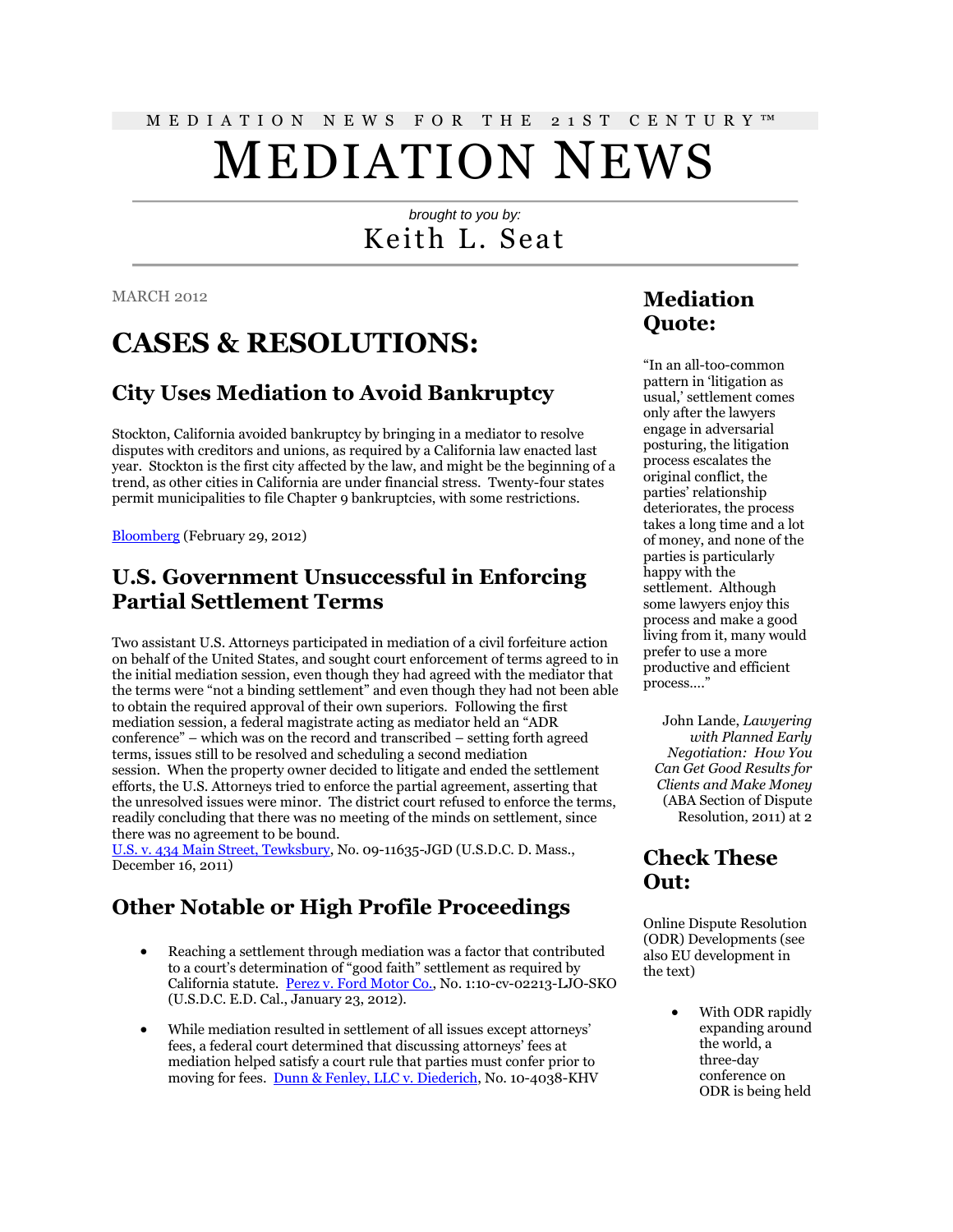(U.S.D.C. D. Kan., February 2, 2012).

- In a bad faith insurance action following a jury verdict of \$65 million, a federal court found that Florida's Mediation and Privilege Act did not shield disclosure of mediation-related documents between parties who both had been in the previous mediation, up to the point that one party withdrew from the mediation. Allied World Assurance Co., Inc. v. [Lincoln General Ins. Co.,](http://scholar.google.com/scholar_case?case=3486014664977904379&hl=en&lr=lang_en&as_sdt=2,9&as_vis=1&oi=scholaralrt) No. 1:11-mc-00342 (U.S.D.C. M.D. Pa., February 2, 2012).
- Netflix mediated and settled a federal class action case against it which alleged violations of the federal Video Privacy Protection Act due to Netflix maintaining customer viewing histories even after their subscriptions were cancelled. Netflix agreed to pay \$9 million in the settlement; other terms were not disclosed. [Multichannel News](http://www.multichannel.com/article/480389-Netflix_Settles_Class_Action_Video_Privacy_Lawsuit_For_9_Million.php) (February 10, 2012)
- A bankruptcy court confirmed Washington Mutual's plan of reorganization as modified by a recent mediation, finally permitting distribution of over \$7 billion. [Market Watch](http://www.marketwatch.com/story/washington-mutual-inc-announces-confirmation-of-plan-of-reorganization-2012-02-17) (February 17, 2012)

#### **NEWS & INITIATIVES:**

#### **European Union Moving Toward Online Dispute Resolution for Consumers**

The European Commission has set forth a detailed proposal for online dispute resolution (ODR) of consumer disputes to provide better remedies in support of cross-border e-commerce. The ODR proposal is paired with a proposed Directive on alternative dispute resolution (ADR) for consumer disputes. Many ADR entities permit consumers to submit complaints online, but very few currently allow the entire resolution process to be handled online. Establishing ODR systems will encourage consumers to shop online across borders and permit sellers to reach broader markets. The proposal is to establish an EU-wide ODR platform accessible in all EU official languages that provides a single website for those seeking to resolve cross-border e-commerce disputes. A network of ODR facilitators will be established to provide support for the ODR platform. When a complaint is submitted, the consent of the other party will be sought and the dispute transmitted to an existing national ADR entity that will attempt to resolve the dispute within 30 days, possibly using ODR. The ADR entities will apply their own procedures and rules on cost. Confidentiality applies to the ODR process, and the ODR procedures will not deprive either consumers or sellers of their right to pursue matters in court. The timeline proposed shows adoption of the ODR Regulation and ADR Directive late in 2012, with development of the ODR platform to be completed by 2015.

[Mediation World](http://www.mediationworld.net/european-union/publications/full/106.html) (February 11, 2012)[; European Commission Proposal for](http://tinyurl.com/7uwxhcx)  [Regulation on Consumer ODR,](http://tinyurl.com/7uwxhcx) COM(2011) 794 final (November 29, 2011); Commission Staff [Executive Summary,](http://tinyurl.com/7or3gmv) SEC(2011) 1409 final (November 29, 2011)[; Commission Staff Impact Statement,](http://tinyurl.com/7r73xou) SEC(2011) 1408 final (November 29, 2011)

#### **World Bank Analyzes ADR Benefits**

in Prague, Czech Republic from June 27-29. [ADR](http://www.adrhub.com/forum/topics/2012-online-dispute-resolution-conference?xg_source=activity)  [Hub.com](http://www.adrhub.com/forum/topics/2012-online-dispute-resolution-conference?xg_source=activity) (February 2012)

 The United Nations Commission on International Trade Law (UNCITRAL) is developing ODR rules discussed in an interview with Vikki Rogers of Pace University. [Interv](http://www.jdsupra.com/post/fileServer.aspx?fName=e79feab9-37df-4f9e-8240-57d54c0a41e1.pdf) [iew;](http://www.jdsupra.com/post/fileServer.aspx?fName=e79feab9-37df-4f9e-8240-57d54c0a41e1.pdf) [JDSupra](http://www.jdsupra.com/post/documentViewer.aspx?fid=e79feab9-37df-4f9e-8240-57d54c0a41e1) (January 9, 2012)

Law School Mediation Updates

- Indiana Tech is creating a new law school to open in the Fall of 2013, with more of a collaborative and experiential focus than existing law schools. The new law school will include a Mediation Clinic that will mediate disputes between undergraduates, among others. [Inside](http://www.insideindianabusiness.com/newsitem.asp?ID=51847)  [Indiana Business](http://www.insideindianabusiness.com/newsitem.asp?ID=51847) (January 24, 2012)
- The 7th ICC International Commercial Mediation Competition in Paris ended after five days and 140 mock mediation sessions with student mediation advocates from South Texas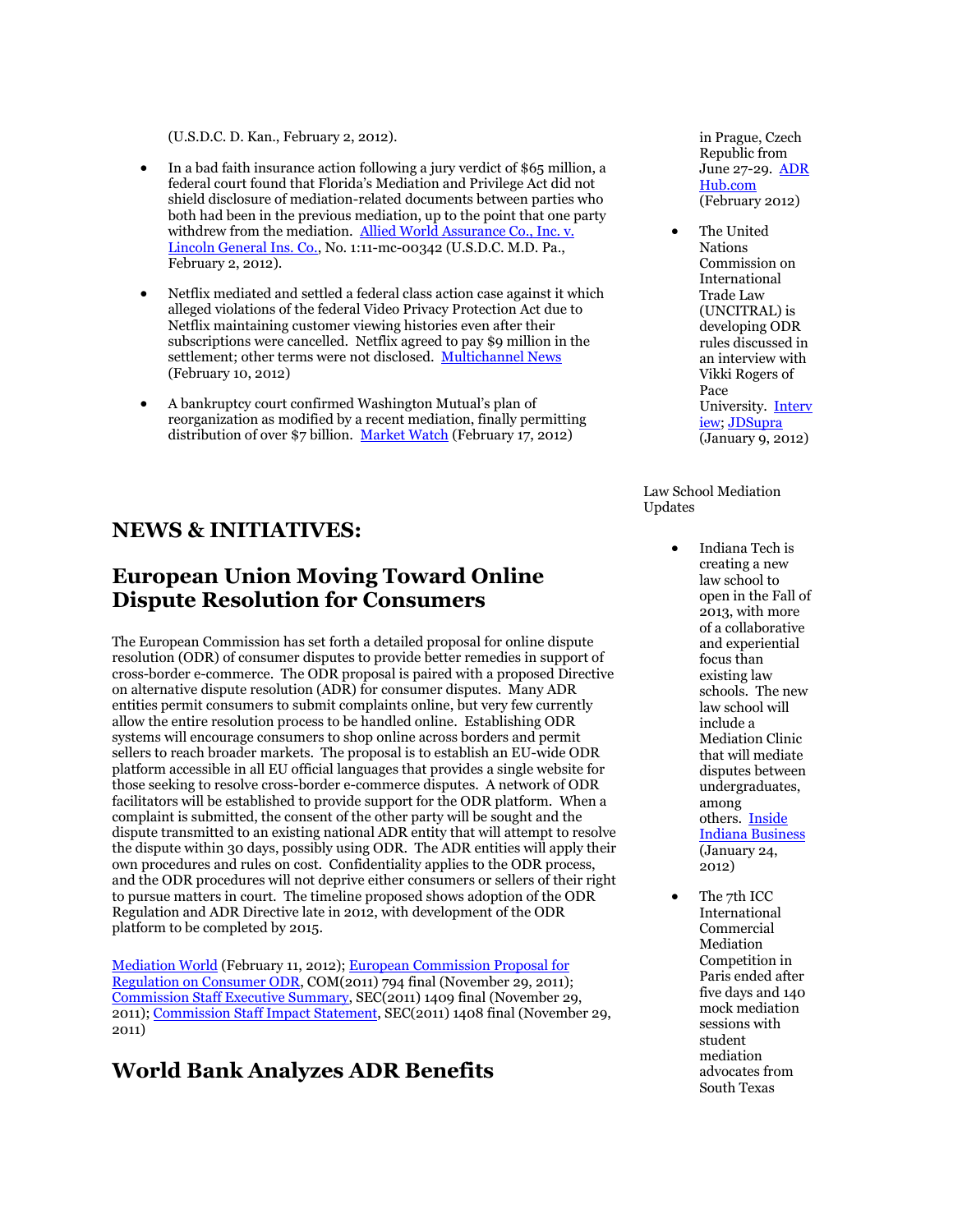A World Bank paper discusses the effectiveness of alternative dispute resolution, looking at the empirical benefits of mediation and other forms of ADR and noting the need for additional studies outside the U.S. The short paper, by the Investment Climate Impact Project, focuses on measurable issues of cost savings and timing. It also discusses less measurable impacts, such as improving business relationships and problem-solving skills, reducing pressure on courts, and improving investors' perceptions about the safety of business investments in emerging markets.

[Settling Out of Court,](http://siteresources.worldbank.org/FINANCIALSECTOR/Resources/282044-1307652042357/VP329-Setting-out-of-court.pdf) Note No. 329 (2011); The World Bank Group's Viewpoint [Policy Journal](http://web.worldbank.org/WBSITE/EXTERNAL/TOPICS/EXTFINANCIALSECTOR/0,,contentMDK:22892159~menuPK:7908662~pagePK:210058~piPK:210062~theSitePK:282885,00.html)

#### **U.K. Trying Regional Workplace Mediation Networks**

The U.K. Government announced that it is establishing two regional mediation networks for small and medium size enterprises (SMEs) in a pilot program to reduce workplace disputes and the number of employment tribunal cases. The mediation networks will be in Cambridge and Manchester, with mediation training of employees at 24 SMEs, as smaller companies are often not aware of the benefits of mediation and rarely use it. Trained mediators will then be able to assist other organizations in their regional network. The government is seeking a provider for the first round of mediation training. The pilot program is part of the government's reform of the employment tribunal system; in the last two years tribunal claims have risen to 218,000, an increase of 44 percent. The program will run 12 months and expand to other areas if successful. A related national mediation conference had record breaking attendance.

[People Management Magazine Online](http://www.peoplemanagement.co.uk/pm/articles/2012/01/government-to-pilot-regional-mediation-networks-for-smes.htm) (January 23, 2012)[; eGov Monitor](http://www.egovmonitor.com/node/45606) (January 24, 2012)[; SourceWire](http://www.sourcewire.com/releases/rel_display.php?relid=69885) (January 31, 2012)

#### **Japanese Mediation Center Beginning to Resolve Fukushima Nuclear Accident Claims**

The mediation center established by the Japanese government is now beginning to resolve claims resulting from the Fukushima nuclear power plant catastrophe, with three resolutions from among the 600 claims that have been submitted thus far. Many more claims are likely from the 150,000 people displaced by the nuclear accident, but to begin the process each claimant must complete a 56-page form using a 150-page instruction manual and provide receipts and other documentation. The Japanese government has set up a \$26 billion fund to pay damages on behalf of Tokyo Electric Power Co. (Tepco), with another \$11.7 billion approved in November and more likely to follow. Few lawsuits have been filed, although one lawyer is threatening to file a shareholder derivative action against Tepco's corporate directors seeking \$72 billion for failing to raise the height of tsunami barriers.

[Law.com](http://www.law.com/jsp/article.jsp?id=1202540087107&The_Legal_Aftershocks_of_Fukushima&slreturn=1) (January 26, 2012)

#### **Canadian Report Encourages Specific Training and Standards for Elder Mediation**

In the growing area of elder mediation, which now includes mandatory mediation of adult guardianship issues in British Columbia, a new report calls for mediation practice guidelines, training and ethical standards. The report from the Canadian College of Law (U.S.) topping Bar Ilan University (Israel) in a final session that drew an audience of 250. [Internationa](http://www.iccwbo.org/index.html?id=47401) [l Chamber of](http://www.iccwbo.org/index.html?id=47401)  **[Commerce](http://www.iccwbo.org/index.html?id=47401)** (February 9, 2012); [International](http://www.iccwbo.org/court/adr/id43685/index.html)  [Chamber of](http://www.iccwbo.org/court/adr/id43685/index.html)  **[Commerce](http://www.iccwbo.org/court/adr/id43685/index.html)** (February 2012)

- The Dr. Ram Manohar Lohia National Law University in Uttar Pradesh, India, held its first National Mediation Competition on January 14-15 among 22 law schools from around the country. [Bar &](http://barandbench.com/brief/9/1975/rmlnlu-holds-1st-national-mediation-competition-clc-students-declared-winners) [Bench](http://barandbench.com/brief/9/1975/rmlnlu-holds-1st-national-mediation-competition-clc-students-declared-winners) (January 16, 2012)
- The International Law School Mediation Tournament will be held March 23- 24 in Chicago at Loyola University Chicago School of Law. [Internation](http://www.inadr.org/activities/1) [al Academy of](http://www.inadr.org/activities/1)  **Dispute** [Resolution](http://www.inadr.org/activities/1) (February 2012)

#### **Other Cases & Resolutions:**

Lehman Brothers Holdings agreed to pay \$40 million to resolve a securitiesfraud class action involving mortgage-backed securities after ten months of mediation with a group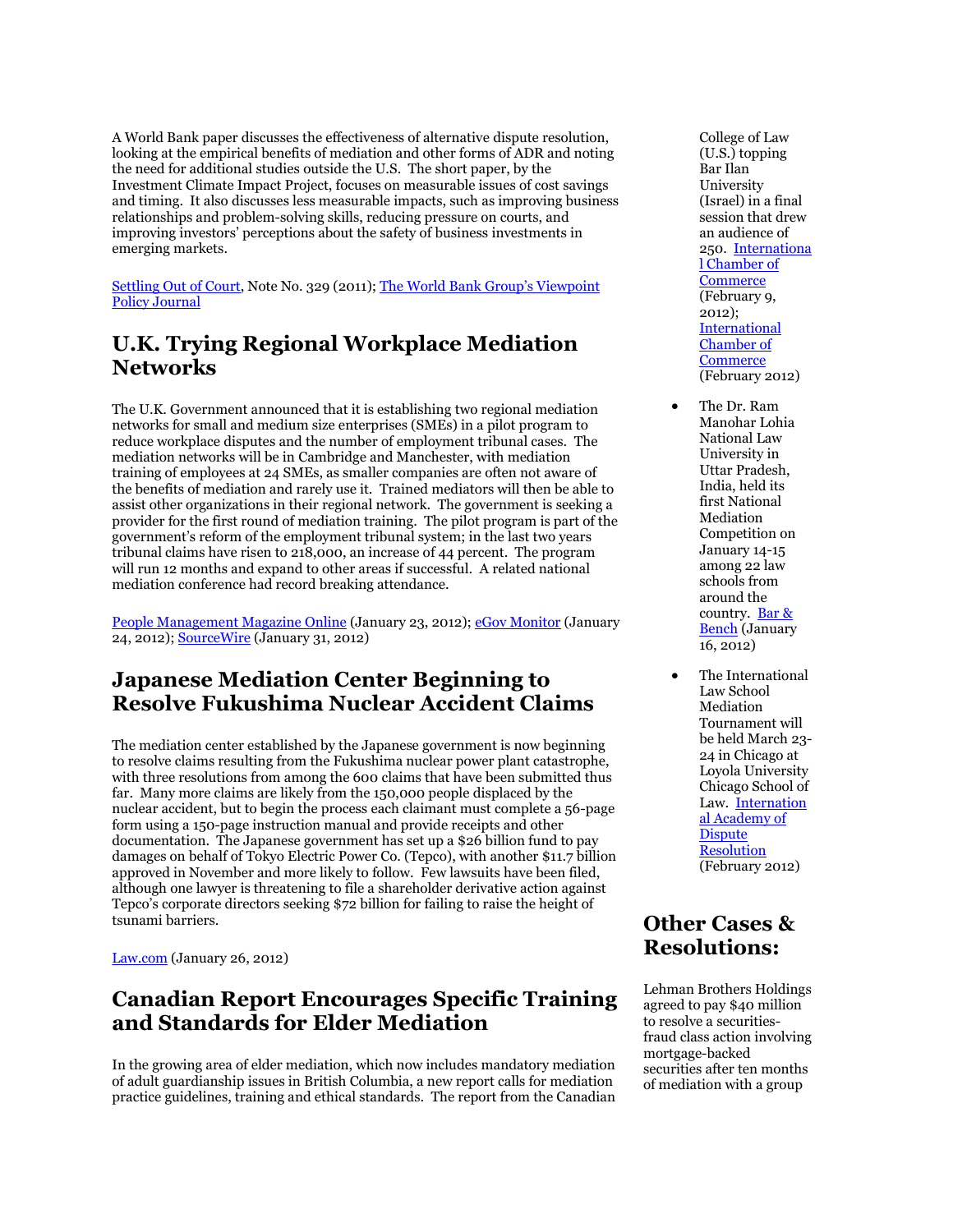Centre for Elder Law emphasizes the heightened sensitivity and skill needed by mediators. Ethical issues include determining whether parties have the capacity to participate meaningfully in mediation, the need for legal representation and questions of abuse and neglect.

[Canadian Lawyer Legal Feeds](http://www.canadianlawyermag.com/legalfeeds/652/Report-calls-for-training-standards-in-elder-mediation.html) (January 16, 2012)

#### **Other International Mediation Developments**

- New **U.K.** statistics show that court processes are too slow, which the Courts Minister stated should be remedied by offering more opportunities for mediation, including telephone-based mediation. [Bude](http://www.budepeople.co.uk/s-Official-Court-Cases-Long/story-14402870-detail/story.html)  [People](http://www.budepeople.co.uk/s-Official-Court-Cases-Long/story-14402870-detail/story.html) (January 12, 2012)
- A study by a **U.K.** group revealed that only five percent of employers have used mediation to resolve workplace disputes, even though nearly 75 percent agreed that mediation is a good workplace tool for resolving disputes. [Fresh Business Thinking.com](http://www.freshbusinessthinking.com/news.php?NID=12582&Title=Mediation+is+key+to+workplace+dispute+resolution%2C+say+Acas) (February 2, 2012)
- A High Court judge in **Ireland** speaking at a mediation seminar criticized the delays and great expense of litigation, calling it the "nuclear option," and urged use of mediation and other forms of alternative dispute resolution, along with revision of court rules to help reduce some of the burden of litigation. [Irish Times.com](http://www.irishtimes.com/newspaper/ireland/2012/0227/1224312439601.html) (February 27, 2012)
- The leading arbitration institution in **Germany** created procedural rules for mediation and other forms of alternative dispute resolution which are now available in English. [German Institution of Arbitration's ADR](http://www.dis-arb.de/en/16/regeln/uebersicht-id0)  [Rules;](http://www.dis-arb.de/en/16/regeln/uebersicht-id0) [Dispute Resolution in Germany](http://www.disputeresolutiongermany.com/2012/01/german-arbitration-institutions-suite-of-adr-rules-now-available-in-english/#more-595) (January 25, 2012)
- Mediation legislation that **Russia** enacted in July 2010 has not changed the legal culture, so the Supreme Commercial Court has drafted new legislation that would have assistant judges, retired judges and other court personnel conduct mediations. Participation by parties generally would be voluntary, and the legislation would not exclude private mediation. Judicial mediation might help build skills and a culture of mediation, which would encourage non-judicial mediation as well. [Russian Law Online](http://www.russianlawonline.com/content/summary-proceedings-%E2%80%98judicial-mediation%E2%80%99-commercial-courts) (February 28, 2012)
- The World Bank's International Finance Corporation is funding a two year project by the Centre for Effective Dispute Resolution (CEDR) to deliver mediation training, develop a network of master trainers and build institutional capacity in mediation centers in **Egypt**, **Lebanon**, **Morocco**, **Pakistan** and **Afghanistan**. [SourceWire](http://www.sourcewire.com/releases/rel_display.php?relid=70085) (February 9, 2012)
- The **Bahrain** Chamber for Dispute Resolution has been involved in 47 cases with a value of \$1.6 billion since it began in January 2010; it has over 150 trained mediators and a pool of 600 arbitrators in partnership with AAA. [Gulf Weekly](http://www.gulfweeklyworldwide.com/Articles.aspx?articleid=28142) (January 18, 2012)
- **Angola**'s National Consumer Protection Institute used mediation to recover more than \$265,000 for consumers in 2011. [Angola Press](http://www.portalangop.co.ao/motix/en_us/noticias/economia/2012/0/3/Inadec-helps-consumers-recover-Akz-million,4df0de66-e260-46a8-a831-cae8990e24ea.html) (January 18, 2012)
- Mediation experts judging a mediation competition in **India** among 32 law school teams stated that they expect mediation will soon become a preferred choice for dispute resolution in India, making mediation a

of union pension funds. [Bloomberg](http://www.bloomberg.com/news/2012-01-13/lehman-settles-securities-class-action-for-40-million-1-.html) (January 13, 2012)

Following court-assisted mediation, bankrupt newspaper publisher Tribune Co. agreed to contribute \$4.45 million to a \$32 million settlement of an employee retirement fund lawsuit in which the publisher was not a party. [Bloomberg](http://www.bloomberg.com/news/2012-01-30/tribune-workers-32-million-settlement-over-retirement-fund-wins-approval.html) (January 30, 2012)

A bankruptcy judge permitted the owner of LaGrave Field baseball stadium and Amegy Bank to enter into mediation, even though the parties had already spent two years in protracted mediation. [Star-Telegram](http://www.star-telegram.com/2012/01/18/3669801/judge-oks-mediation-in-lagrave.html) (January 18, 2012)

Settlements from successful mediations between the bankrupt Los Angeles Dodgers and Fox Sports over media rights and between the Dodgers and Major League Baseball over sale of the franchise, stadium and telecasts were both approved by the bankruptcy court. [The](http://www.thedeal.com/content/restructuring/dodgers-win-approval-for-two-vital-settlements.php)  [Deal Pipeline](http://www.thedeal.com/content/restructuring/dodgers-win-approval-for-two-vital-settlements.php) (January 11, 2012)

A Rhode Island judge has ordered mediation between the Big East conference and West Virginia University over the school's plan to become a member of the Big 12 beginning in July, rather than waiting the required 27 months. College Football [Talk](http://collegefootballtalk.nbcsports.com/2012/01/12/non-binding-mediation-on-the-agenda-for-big-east-wvu/) (January 12, 2012)

Marathon mediation sessions involving three mediators have resulted in settlements with families of 29 men who died in the Upper Big Branch coal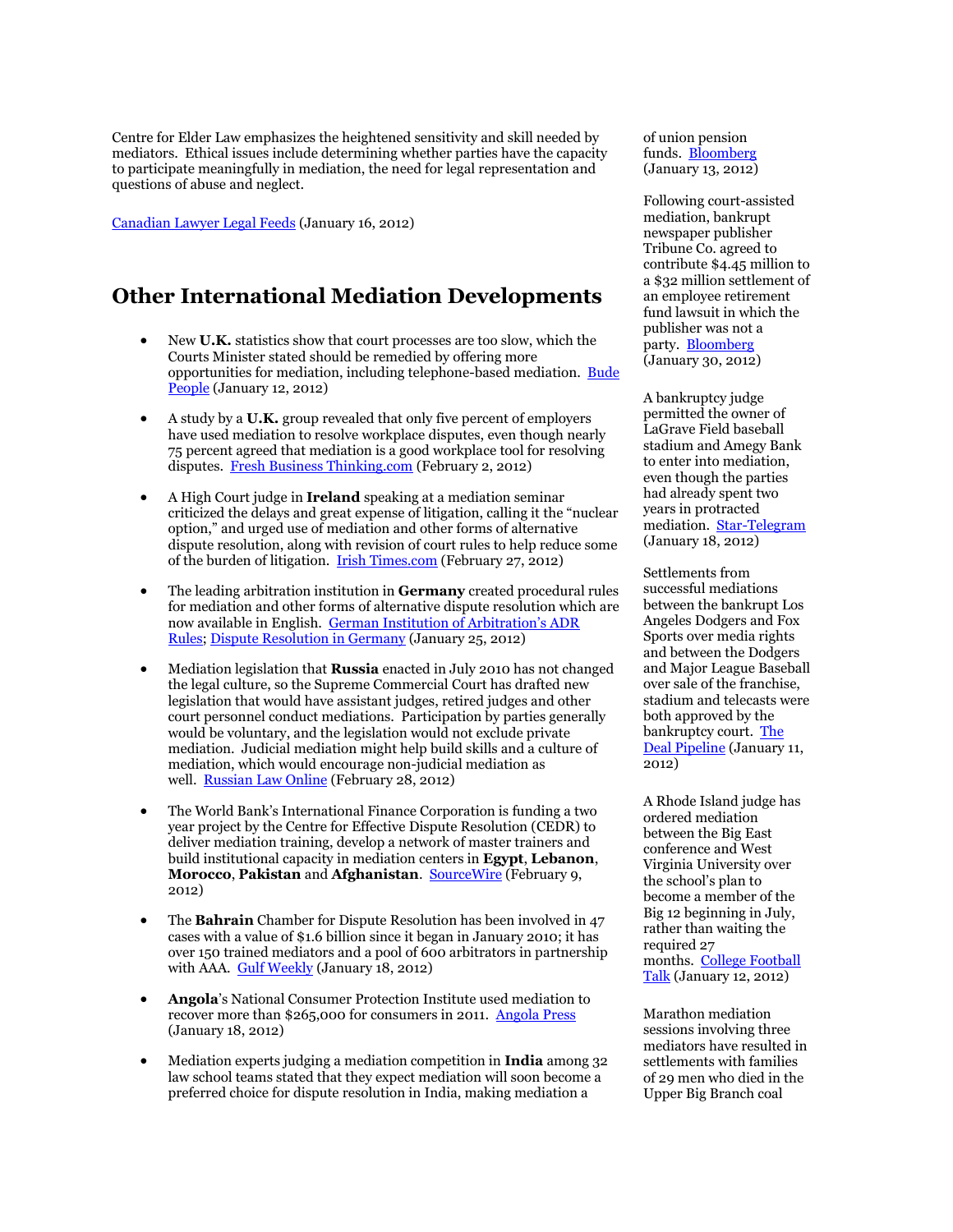good practice choice for lawyers. The potential of mediation to reduce the burden of litigation in India will be realized by encouraging mediation to begin when a complaint is filed. The average length of a civil case in India is 15 years. [Times of India](http://articles.timesofindia.indiatimes.com/2012-02-18/bhopal/31074726_1_preferred-choice-mediation-business-dispute-resolution) (February 18, 2012)[; Times](http://articles.timesofindia.indiatimes.com/2012-02-19/bhopal/31076963_1_mediation-conciliation-expert)  [of India](http://articles.timesofindia.indiatimes.com/2012-02-19/bhopal/31076963_1_mediation-conciliation-expert) (February 19, 2012)[; The Indian Express](http://www.indianexpress.com/news/-Civil-courts-need-timetable-to-dispose-of-cases-faster-/916719/) (February 26, 2012)

- The High Court Mediation Committee and the District Mediation Monitoring Committee organized a mediation conference in Nagpur, Maharashtra, **India** in which judges and lawyers discussed mediation opportunities and challenges. A target was set for judges to refer four cases a month to mediation. [Times of India](http://articles.timesofindia.indiatimes.com/2012-01-30/nagpur/31005016_1_senior-judges-mediation-process-mediation-system) (January 30, 2012)
- Haryana, **India** is getting its first district alternative dispute resolution center, with the first foundation stone set by a Supreme Court Justice for the building that will house the center. [IBN Live News](http://ibnlive.in.com/generalnewsfeed/news/haryana-to-have-alternative-dispute-resolution-centre/955632.html) (January 25, 2012)
- The Mediation Service Center in one region of the **Philippines** Department of Environment and Natural Resources is fully operational with 18 accredited mediators and expects to be involved in over 100 public land disputes this year. [Mb.com.ph](http://www.mb.com.ph/articles/352856/denr7-to-probe-land-cases) (February 29, 2012)
- The Supreme Court of **South Korea** cleared the former head of the state-run Korean Broadcasting System of charges resulting from agreeing to court mediation of a tax dispute that yielded \$160 million less than might have been achieved in litigation. [The Korea Herald](http://www.koreaherald.com/national/Detail.jsp?newsMLId=20120112000807) (January 12, 2012)
- **Cuba** is hosting the Sixth International Conference on Arbitration and Mediation from January 23-25. [Prensa Latina News](http://www.plenglish.com/index.php?option=com_content&task=view&id=467332&Itemid=1) (January 12, 2012)

#### **New York Mediation Centers Seek Restoration of Funding**

Mediation centers in Westchester and Rockland, NY, are leading a statewide advocacy campaign to restore funding for community mediation, following deep cuts during last year's state budget crisis. The campaign is collecting online signatures, focusing on the cost effectiveness of community mediation centers where 100,000 people resolved conflicts last year, decreasing the pressure on overburdened courts. The average cost per dispute at community mediation centers is \$300, far less than even minor court proceedings.

[Nyack News & Views](http://www.nyacknewsandviews.com/2012/01/kk_mediationadvocacy/) (January 23, 2012)

#### **BBB Celebrates 100 Years**

The Better Business Bureau, the non-governmental agency that focuses on business integrity and transparency, and now emphasizes mediation and resolution, is celebrating its founding 100 years ago in Minneapolis. The nonprofit originally covered truth in advertising and has expanded to include internet scams, fraud and vehicle lemon laws. BBB now has 122 branches across the U.S. and Canada.

[Twin Cities Daily Planet](http://www.tcdailyplanet.net/news/2012/01/17/launched-minneapolis-bbb-marks-100-years) (January 20, 2012)

mine explosion in April 2010, which was the worst U.S. mining disaster since 1972. [CNN](http://www.cnn.com/2012/01/11/us/west-virginia-mine-disaster/index.html) (January 11, 2012)[; West Virginia](http://www.wvmetronews.com/news.cfm?func=displayfullstory&storyid=50172)  [Metro News](http://www.wvmetronews.com/news.cfm?func=displayfullstory&storyid=50172) (January 6, 2012)

The civil case against an on-duty federal border agent who ran a stop sign at about 100 miles an hour causing an accident that killed three people has been resolved for \$11 million in two lengthy days of mediation. The agent offered condolences and an apology at the beginning of the mediation. The agent, who was tracking a drug runner, has pled not guilty to manslaughter charges. [UTSanDiego.com](http://www.utsandiego.com/news/2012/feb/17/tp-families-settle-for-11-million-in-crash-with/?page=1#article) (February 16, 2012)

After months of mediation over structural problems at the Larimer County, Colorado fairgrounds complex, those involved in its design and construction agreed to pay \$14.8 million to settle the matter. [Coloradoan.com](http://www.coloradoan.com/article/20120107/NEWS01/201070343/The-Ranch-reaches-out-court-deal-14-8M?odyssey=tab|topnews|text|FRONTPAGE) (January 7, 2012)

Condo owners received \$5.2 million through mediation for serious construction defects in their building from the insurers of the builder, general contractor and subcontractors. [Market](http://www.marketwatch.com/story/candlestick-condo-owners-recover-52-million-for-life-safety-dangers-and-faulty-construction-2012-02-07)  [Watch](http://www.marketwatch.com/story/candlestick-condo-owners-recover-52-million-for-life-safety-dangers-and-faulty-construction-2012-02-07) (February 7, 2012)

After a year of mediation, Western Washington University finally resolved a multi-million dollar construction case with the contractor concerning a new dormitory. [The](http://westernfrontonline.net/news/14334-university-settles-with-bt-east-contractor)  [Western Front](http://westernfrontonline.net/news/14334-university-settles-with-bt-east-contractor) (February 17, 2012)

Goldman Sachs agreed in mediation to pay nearly \$1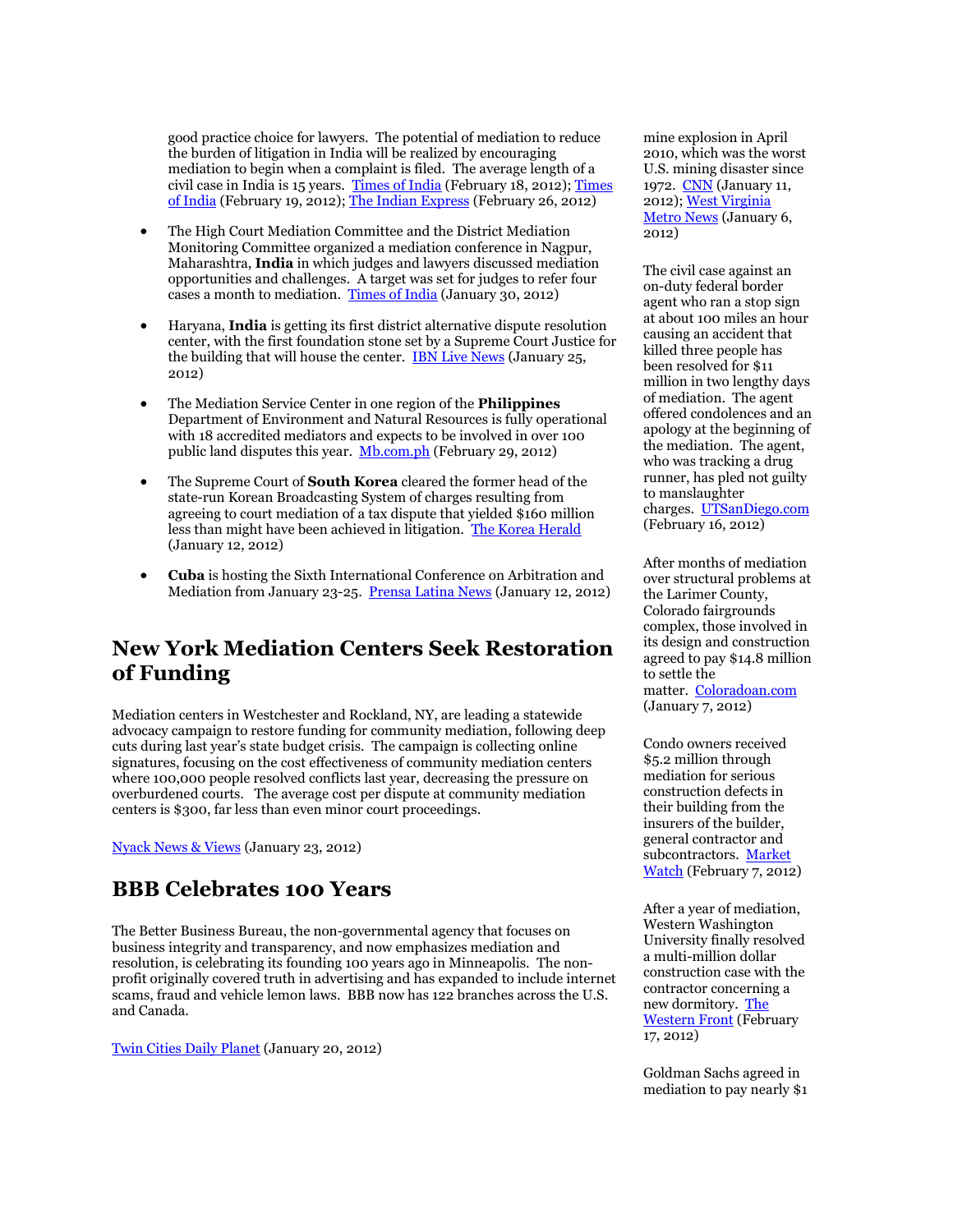#### **Update on Home Foreclosure Mediation**

- The National Consumer Law Center has released its new report on mortgage foreclosure mediation focusing on programs in 19 states throughout the **U.S.** The report suggests that mediation is an inexpensive solution that could save billions, as well as allowing many troubled homeowners to keep their homes. The report recommends best practices based on foreclosure mediation data from the last three years. The report indicates that some programs, including those in **Connecticut**, **Nevada** and **New York**, are more successful than other programs. The report emphasizes the need for enforceable standards and robust outreach, both of which were lacking in the recently suspended **Florida** mediation program. Mediation fees are typically less than \$1,000, a tiny portion of the \$145,000 per foreclosed home lost by investors. In **California** alone, foreclosures have cost more than \$500 billion. [National Consumer Law Center Report](http://www.nclc.org/foreclosures-and-mortgages/rebuilding-america.html) (February 2012); [MarketWatch](http://www.marketwatch.com/story/foreclosure-mediation-can-save-millions-of-homes-and-taxpayer-money-2012-02-06) (February 6, 2012); [UTSanDiego.com](http://www.utsandiego.com/news/2012/feb/16/foreclosure-mediation-could-save-billions/?page=1#article) (February 16, 2012)
- A **U.S.** Department of Justice report on foreclosure mediation emphasizes best practices for research and evaluation and how creative collaborations among the various programs, agencies, institutions and others involved can enhance efficient use of resources. The report, by DOJ's Access to Justice Initiative, summarizes the results of a March 2011 workshop which included recommendations such as requiring federally-backed loans to go through mediation prior to foreclosure, creating federal guidelines for foreclosure mediation programs, and providing matching funds for state programs that meet the federal guidelines. DOJ Report – [Foreclosure Mediation: Emerging Research](http://tinyurl.com/7egfyn6)  [and Evaluation Practices](http://tinyurl.com/7egfyn6) (December 2011); [National Mortgage](http://nationalmortgageprofessional.com/news27938/justice-department-releases-report-assist-foreclosure-mediation-programs)  [Professional Magazine](http://nationalmortgageprofessional.com/news27938/justice-department-releases-report-assist-foreclosure-mediation-programs) (January 12, 2012); [Huffington Post](http://www.huffingtonpost.com/2012/01/10/justice-department-foreclosure-mediation_n_1197603.html) (January 10, 2012)
- The **U.S.** government and 49 state attorneys general reached agreement on a \$25 billion settlement with the country's five largest loan servicers for improper handling of foreclosures. The settlement resulted from 15 months of intense negotiation and is said to be the largest federal-state joint settlement in history. **Connecticut** will receive \$190 million from the settlement, of which \$27 million will help pay for local foreclosure prevention programs, including the judiciary branch's foreclosure mediation program. **Pennsylvania** is to receive \$266 million, which housing advocates are hoping will be spent in part to restore the Homeowners Emergency Mortgage Assistance Program, which was viewed nationally as an excellent foreclosure mediation program before it lost funding last year. **Utah** will receive \$171 million in the settlement, while **Delaware** will receive \$45 million. [National Mortgage Settlement](http://nationalmortgagesettlement.com/) (February 2012)[; Ctwatchdog.com](http://ctwatchdog.com/finance/connecticut-homeowners-to-receive-190-million-as-part-of-bank-foreclosure-settlement) (February 9, 2012)[; Keystone Politics](http://www.keystonepolitics.com/2012/02/use-mortgage-settlement-money-to-bring-back-hemap/) (February 10, 2012)[; CBS News](http://www.cbsnews.com/8301-505245_162-57374561/utah-gets-$171m-in-national-mortgage-settlement/) (February 10, 2012); [WGMD.com](http://www.wgmd.com/?p=47802&cpage=1) (February 10, 2012)
- The **Nevada** advisory panel has recommended additional changes to the Nevada Foreclosure Mediation Program by requiring banks to disclose how much they paid for homeowners' mortgages. Some banks reportedly bought distressed loans for as little as five cents on the dollar. However, lenders state that loans frequently are sold in bulk, making it too difficult to determine the amount paid for individual mortgages. Other lenders question the relevance of the information and are concerned that it will result in homeowners having unrealistic hopes of obtaining principal reductions. [Las Vegas Sun](http://www.lasvegassun.com/news/2012/feb/24/committee-homeowners-facing-foreclosure-should-kno/) (February 24, 2012)
- Following the **Nevada** Supreme Court's [holding](http://scholar.google.com/scholar_case?case=2109124006527218203&hl=en&lr=lang_en&as_sdt=2,9&as_vis=1&oi=scholaralrt&ct=alrt&cd=6) last July that a district

million to resolve claims from computer technicians who were not paid overtime for their work as contractors. [Bloomberg](http://www.bloomberg.com/news/2012-01-11/goldman-sachs-computer-technicians-reach-settlement-in-overtime-pay-suit.html) (January 11, 2012)

A \$400 million Regional Desalination Project in Monterey County, California is in mediation with conflict of interest allegations involving county officials and employees. [Monterey](http://www.montereyherald.com/news/ci_19726484)  [Herald.com](http://www.montereyherald.com/news/ci_19726484) (January 12, 2012)

A decision to enter into mediation by a committee of the Queenstown (New Zealand) Lakes District Council is to benefit taxpayers by avoiding the costs of Environment Court appeals relating to a \$300 million subdivision outside Queenstown. While the mediation will not be public, the committee chairman promised that interested parties will be kept informed and no covert deals will be made. [The Southland](http://www.stuff.co.nz/southland-times/news/6365193/Mediation-on-300m-plan-not-sinister)  [Times](http://www.stuff.co.nz/southland-times/news/6365193/Mediation-on-300m-plan-not-sinister) (February 4, 2012)

Three Australian property owners impacted by a water grid pipeline are taking their disputes to mediation, which may result in another 140 compensation cases considering mediation as well. [Sunshine Coast Daily](http://www.sunshinecoastdaily.com.au/story/2012/02/28/owners-head-for-mediation/) (February 28, 2012)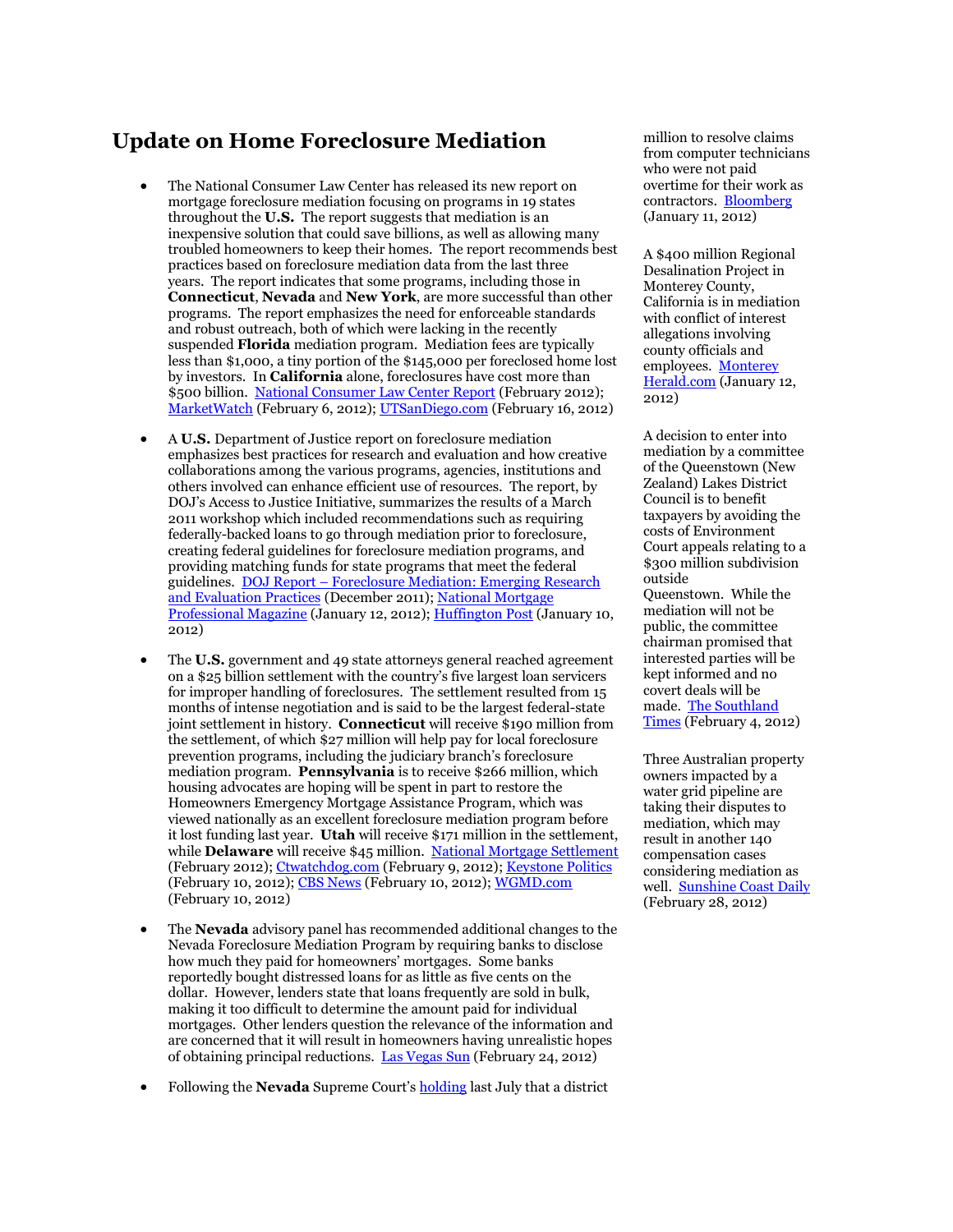court should have imposed sanctions against a lender that did not negotiate in good faith, District Judge Flanagan has imposed minimal sanctions by requiring the lender to cover the costs of another mediation and to give \$2,500 to a legal services non-profit. [RGJ.com](http://www.rgj.com/article/20120103/BIZ/120103002/RGJ-Only-Print-Court-victory-foreclosure-mediation-rings-hollow-homeowners) (January 3, 2012)

- The **Nevada** Supreme Court remanded two separate foreclosure cases back to District Judges Mosley and Flanagan, ruling there was insufficient documentation for foreclosure. A Court spokesman noted that there are a significant number of similar foreclosure mediation appeals pending before the Court. In another case, the Nevada Supreme Court is considering whether a bank can foreclose on a home despite a mediator's finding that not all required documents were presented at the mediation. The bank sought judicial review of the mediator's findings and District Judge Flanagan ruled that the bank's failure to produce documents did not amount to bad faith, which the homeowner has appealed. [CBS News](http://www.cbsnews.com/8301-505245_162-57365237/nevada-court-lenders-must-have-foreclosure-papers/) (January 24, 2012); [CBS News](http://www.cbsnews.com/8301-505245_162-57352849/nevada-supreme-court-takes-up-foreclosure-case/) (January 5, 2012)
- **Delaware** legislators and the attorney general gathered to mark the launch of the state's new mandatory foreclosure mediation program, which applies to home foreclosures from January 19 and continues for two years. **[Loan Safe.org](http://www.loansafe.org/attorney-general-biden-and-legislators-mark-launch-of-new-foreclosure-mediation-program)** (January 20, 2012)
- **New York** will soon provide foreclosure mediation and counseling through a Foreclosure Relief Unit to be set up in the Department of Financial Services. [The Wall Street Journal](http://online.wsj.com/article/AP78383b55a5d647538cd916ba27bd274b.html) (January 5, 2012)
- With a continuing high level of foreclosures, the City Council of **Los Angeles, California** is considering whether to adopt a mortgage foreclosure mediation process. The Council is considering the type of program adopted in **Springfield, Massachusetts**. [Loan Safe.org](http://www.loansafe.org/brief-l-a-weighs-creating-foreclosure-mediation-plan) (February 16, 2012)
- Protestors favoring legislation requiring foreclosure mediation and other homeowner protections in **Massachusetts** gathered near the State House to encourage legislative support. The Massachusetts Commission Against Discrimination supports mandatory mediation to prevent discrimination that can occur when banks decide with whom they will mediate. Advocates stress that Massachusetts is the only New England state that does not have a foreclosure mediation law. [The Herald News](http://www.heraldnews.com/state/x117255522/VIDEO-Protesters-rip-banks-call-for-mediation-with-homeowners) (January 11, 2012)
- Legislation requiring mediation prior to home foreclosure passed the **Oregon** Senate, but faces opposition from bankers in the House. Although this legislation died in the House last year, it has bipartisan support and the governor has indicated he will sign it if it passes. [Mail Tribune](http://www.mailtribune.com/apps/pbcs.dll/article?AID=/20120218/NEWS/202180316/-1/NEWSMAP) (February 18, 2012)
- HOPE NOW, an alliance of mortgage market participants that provides assistance to homeowners in distress, convened a meeting in Washington, DC among judges, attorneys, and state housing agencies, including **Maryland**, **Ohio** and **Rhode Island**, to discuss best practices and standards for foreclosure mediation. Foreclosure rates were down in 2011 due to problems such as "robo-signing" that temporarily halted all foreclosure processes at some big banks, but the foreclosure rates in 2012 are expected to rise. National Mortgage [Professional Magazine](http://nationalmortgageprofessional.com/news28233/hope-now-steps-foreclosure-mediation-efforts-military-homeowners) (February 2, 2012); [HOPE NOW Website;](http://www.hopenow.com/hopenow-aboutus.php) [Afro](http://www.afro.com/sections/news/afro_briefs/story.htm?storyid=73745) (January 13, 2012)